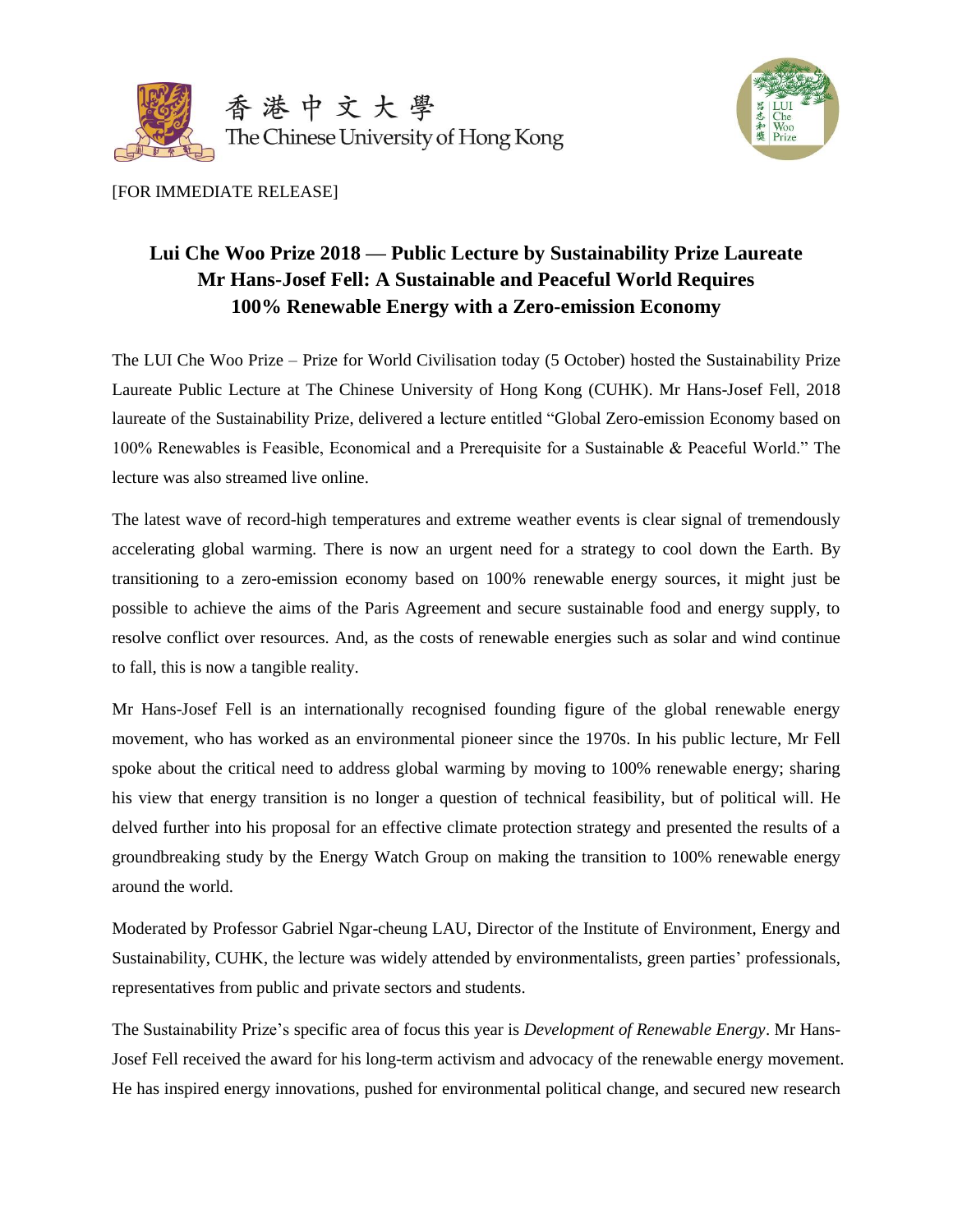





funding. His dedicated work over the course of half a century has successfully changed global debates and practices around the subject of renewable energy.

The LUI Che Woo Prize is an annual cross-sector award which aims to recognise and inspire the efforts of compassionate individuals and organisations working to build a more harmonious world. Founded by Dr Lui Che-woo in 2015, the Prize is an international accolade which advances with the times in order to address ever-evolving global needs and challenges. The LUI Che Woo Prize 2018 Prize Presentation Ceremony was held prior to Mr Fell's public lecture, on Wednesday, 3 October 2018.

## **Photo Cutlines**

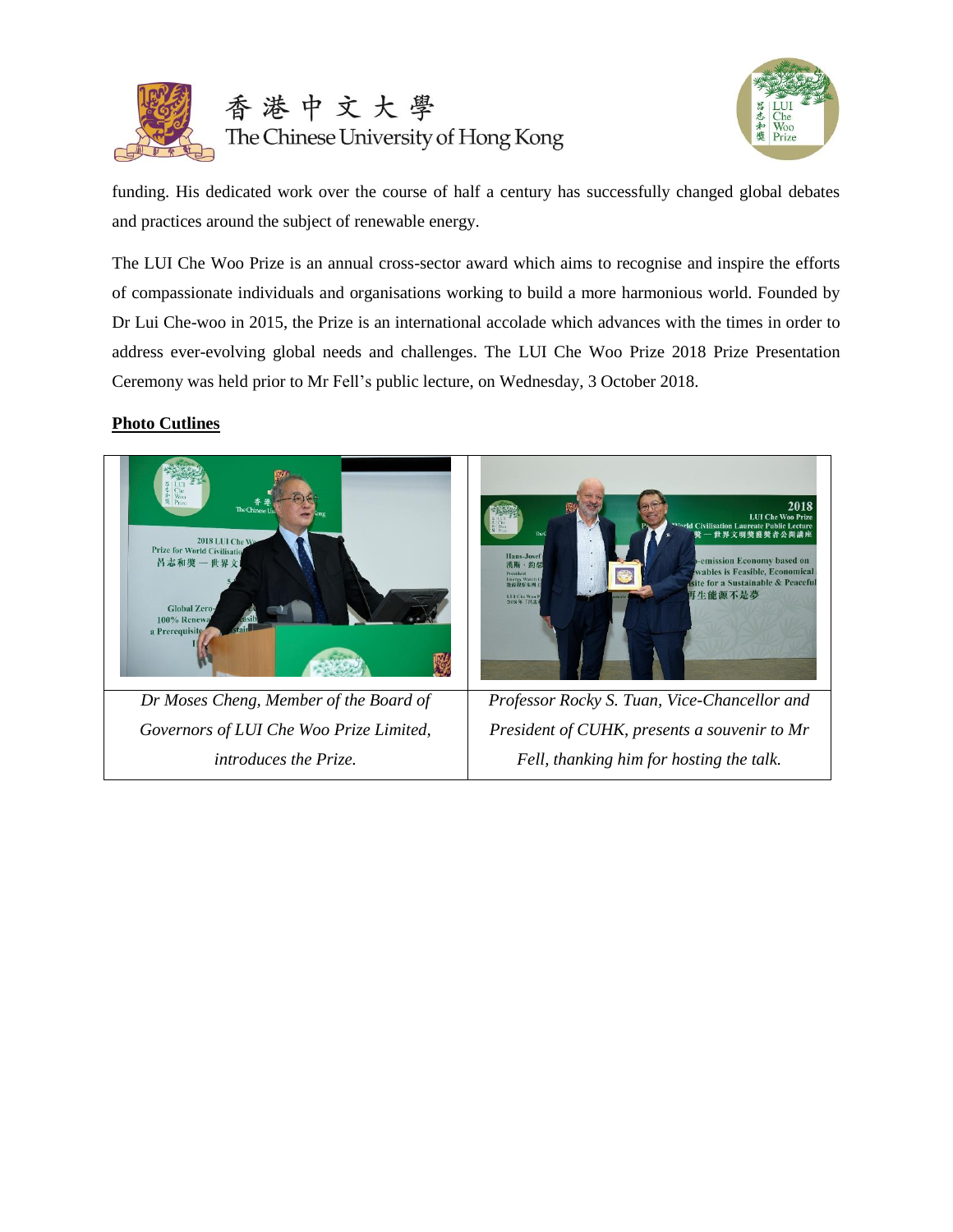

香港中文大學 The Chinese University of Hong Kong





For high resolution images, please visit the photo library at: [https://www.webcargo.net/l/sjSr5d6L54/.](https://www.webcargo.net/l/sjSr5d6L54/)

To find out more about the LUI Che Woo Prize, please visit the official website [www.luiprize.org.](http://www.luiprize.org/)

– Ends –

## **About the LUI Che Woo Prize**

Founded by Dr LUI Che-woo in 2015, the "LUI Che Woo Prize – Prize for World Civilisation" is an annual, first of its kind international cross-sector innovative award for advancing world civilisation and inspiring people to build a more harmonious world. It aims to recognise and honour individuals or organisations all over the world for outstanding contributions and encourages the continuation of that work in three objectives: sustainable development of the world, betterment of the welfare of mankind and promotion of positive life attitude and enhancement of positive energy.

Each laureate receives a cash award of HK\$20 million (equivalent to approximately US\$2.56 million), a certificate and a trophy. Each Prize is awarded to a single recipient, who can either be an individual or an organisation.